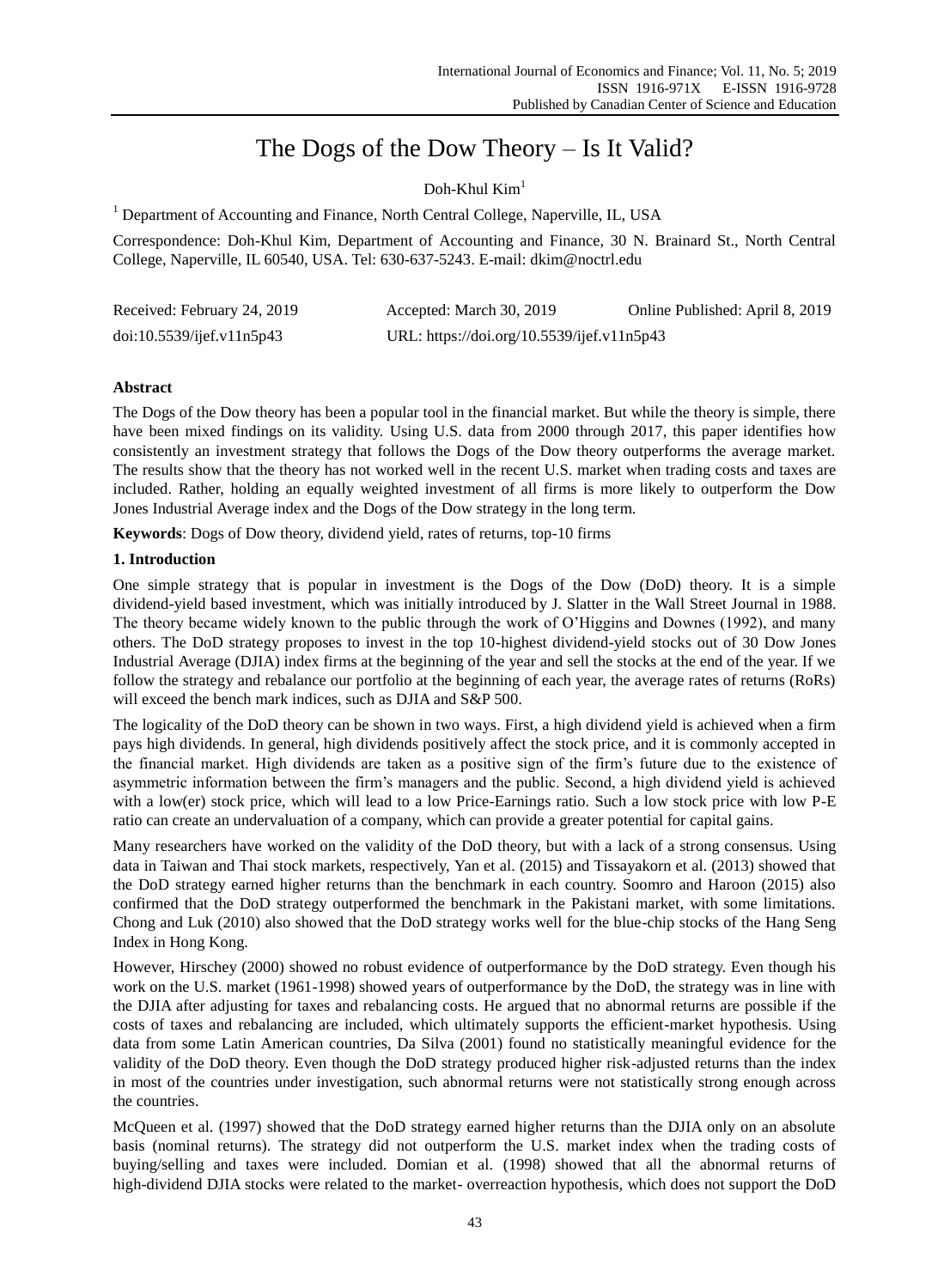theory. Rather, they proposed that the best possible strategy in investment is to buy and hold a well-diversified portfolio.

The main purpose of this research is to update the validity of the DoD theory. To this end, this paper uses the data from the U.S. market. Furthermore, the RoRs of the top-10 firms are compared to both equally weighted investments of all firms and the DJIA index, as the bench mark index is price weighted. And this is the main difference from the existing research, as many of them have considered the validity of the DoD theory by comparing top-10 firms' returns to the bench mark index only. In addition, this paper shows further comparisons for top-five firms, which is another difference.

### **2. Data and Analysis**

The annual data, obtained from Bloomberg, span from 2000 to 2017. The Dow Jones Industrial Average (DJIA) index firms during the period are shown in Table 1. There have been several changes in the components, and 42 firms have appeared in the index during the period.

| 2000-03     | 2004        | 2005-07      | 2008        | 2009-11     | 2012        | 2013-14      | 2015-17             |
|-------------|-------------|--------------|-------------|-------------|-------------|--------------|---------------------|
| AA          | AA          | AA           | AA          | AA          | AA          | <b>AXP</b>   | <b>AXP</b>          |
| <b>AXP</b>  | <b>AXP</b>  | <b>AXP</b>   | <b>AXP</b>  | <b>AXP</b>  | <b>AXP</b>  | T            | <b>AAPL</b>         |
| $\mathbf T$ | <b>AIG</b>  | T            | $\mathbf T$ | T           | $\mathbf T$ | <b>BA</b>    | BA                  |
| <b>BA</b>   | $\mathbf T$ | <b>BA</b>    | BA          | BA          | BA          | <b>BAC</b>   | CAT                 |
| <b>CAT</b>  | BA          | <b>CAT</b>   | <b>BAC</b>  | <b>BAC</b>  | <b>BAC</b>  | <b>CAT</b>   | <b>CVX</b>          |
| $\mathbf C$ | <b>CAT</b>  | $\mathsf{C}$ | <b>CAT</b>  | <b>CAT</b>  | <b>CAT</b>  | <b>CVX</b>   | <b>CSCO</b>         |
| <b>DWDP</b> | $\mathbf C$ | <b>DWDP</b>  | <b>CVX</b>  | <b>CVX</b>  | <b>CVX</b>  | CSCO         | <b>DWDP</b>         |
| <b>XOM</b>  | <b>DWDP</b> | <b>XOM</b>   | $\mathbf C$ | <b>CSCO</b> | <b>CSCO</b> | <b>DWDP</b>  | <b>XOM</b>          |
| GE          | <b>XOM</b>  | <b>GE</b>    | <b>DWDP</b> | <b>DWDP</b> | <b>DWDP</b> | <b>XOM</b>   | $\operatorname{GE}$ |
| $GM*$       | <b>GE</b>   | <b>GM</b>    | <b>XOM</b>  | <b>XOM</b>  | <b>XOM</b>  | GE           | <b>GS</b>           |
| HD          | GM          | HD           | <b>GE</b>   | <b>GE</b>   | <b>GE</b>   | <b>GS</b>    | HD                  |
| HON         | HD          | HON          | GM          | HD          | HD          | HD           | <b>IBM</b>          |
| <b>HPO</b>  | <b>HON</b>  | <b>HPQ</b>   | HD          | <b>HPO</b>  | <b>HPQ</b>  | <b>IBM</b>   | <b>INTC</b>         |
| <b>IBM</b>  | <b>HPQ</b>  | <b>IBM</b>   | <b>HPQ</b>  | <b>IBM</b>  | <b>IBM</b>  | <b>INTC</b>  | JNJ                 |
| <b>INTC</b> | <b>IBM</b>  | <b>INTC</b>  | <b>IBM</b>  | <b>INTC</b> | <b>INTC</b> | JNJ          | <b>JPM</b>          |
| IP          | <b>INTC</b> | <b>JNJ</b>   | <b>INTC</b> | JNJ         | JNJ         | <b>JPM</b>   | KO                  |
| JNJ         | $\rm IP$    | <b>JPM</b>   | JNJ         | <b>JPM</b>  | <b>JPM</b>  | KO           | <b>MCD</b>          |
| <b>JPM</b>  | <b>JNJ</b>  | KO           | <b>JPM</b>  | <b>KHC</b>  | KO          | <b>MCD</b>   | <b>MMM</b>          |
| KO          | <b>JPM</b>  | <b>KODK</b>  | KHC*        | KO          | <b>MCD</b>  | <b>MMM</b>   | <b>MRK</b>          |
| KODK*       | KO          | <b>MCD</b>   | KO          | <b>MCD</b>  | <b>MMM</b>  | <b>MRK</b>   | <b>MSFT</b>         |
| <b>MCD</b>  | <b>MCD</b>  | <b>MMM</b>   | <b>MCD</b>  | <b>MMM</b>  | <b>MRK</b>  | <b>MSFT</b>  | <b>NKE</b>          |
| <b>MMM</b>  | <b>MMM</b>  | MO           | <b>MMM</b>  | <b>MRK</b>  | <b>MSFT</b> | PG           | PG                  |
| MO          | MO          | <b>MRK</b>   | <b>MRK</b>  | <b>MSFT</b> | PG          | <b>PFE</b>   | PFE                 |
| <b>MRK</b>  | <b>MRK</b>  | <b>MSFT</b>  | <b>MSFT</b> | PG          | <b>PFE</b>  | <b>TRV</b>   | <b>TRV</b>          |
| <b>MSFT</b> | <b>MSFT</b> | PG           | PG          | <b>PFE</b>  | <b>TRV</b>  | <b>UNH</b>   | <b>UNH</b>          |
| PG          | PG          | <b>PFE</b>   | PFE         | <b>TRV</b>  | <b>UNH</b>  | <b>UTX</b>   | <b>UTX</b>          |
| <b>UTX</b>  | <b>UTX</b>  | <b>UTX</b>   | <b>UTX</b>  | <b>UTX</b>  | <b>UTX</b>  | <b>VZ</b>    | VZ                  |
| <b>WMT</b>  | VZ          | VZ           | VZ          | VZ          | VZ          | $\mathbf{V}$ | V                   |
| DIS         | <b>WMT</b>  | <b>WMT</b>   | <b>WMT</b>  | <b>WMT</b>  | <b>WMT</b>  | <b>WMT</b>   | <b>WMT</b>          |
| SBC**       | <b>DIS</b>  | <b>DIS</b>   | <b>DIS</b>  | <b>DIS</b>  | <b>DIS</b>  | <b>DIS</b>   | <b>DIS</b>          |

Table 1. Dow jones industrial average component firms: 2000-2017

*Note*. The components are shown in stock codes, and newly added firms are shown in bold. \* indicates KODK, GM and KHC whose data are not included here due to lack of full availability. \*\* is for SBC Communications that was acquired by AT&T (T) later.

Most of the firms pay dividends four times a year with steady growth rates during the period, and the average dividend yield during the period is around 2.74%. The average dividend yield of all Dow firms each year is shown in Table 2.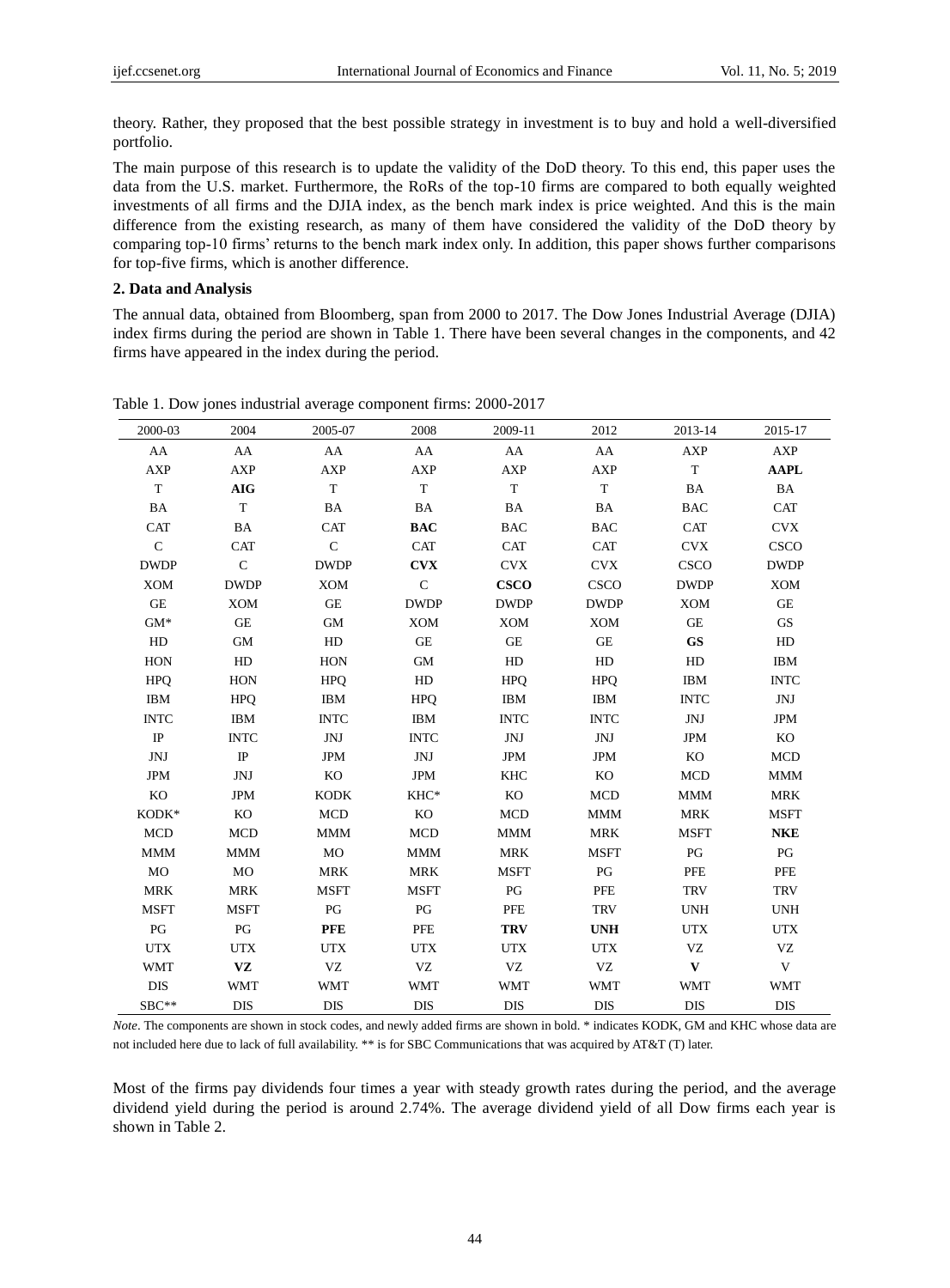|         | Average dividend yield |
|---------|------------------------|
| 2000    | 2.47                   |
| 2001    | 2.09                   |
| 2002    | 2.45                   |
| 2003    | 3.13                   |
| 2004    | 2.65                   |
| 2005    | 3.10                   |
| 2006    | 2.90                   |
| 2007    | 2.77                   |
| 2008    | 2.69                   |
| 2009    | 4.32                   |
| 2010    | 2.60                   |
| 2011    | 2.44                   |
| 2012    | 2.72                   |
| 2013    | 2.68                   |
| 2014    | 2.42                   |
| 2015    | 2.44                   |
| 2016    | 2.74                   |
| 2017    | 2.62                   |
| Average | 2.74                   |

Table 2. Average annual dividend yield of all dow index firms (%)

The dividend yield for each firm is obtained by dividing the previous year's dividend payments by the last day closing stock price of the previous year.

 $DY_t = TD_{t-1} / SP_{t-1}$ 

Where  $DY_t = Dividend$  yield at the start of current year

 $TD_{t-1}$  = Total dividend payments of previous year

 $SP_{t-1} = Closing$  stock price at the end of previous year

One simple way to identify how well the Dogs of the Dow (DoD) theory works is to find how many firms are cross-ranked in both top-10 yields and the rates of returns (RoRs). Table 3 shows the number of firms that are cross-ranked across the two in the same year with dividend payments included and excluded, respectively. Dividend payments are included in the rates of returns for the comparison between the top-10 highest yield firms and equally weighted investments of all firms. In addition, the rates of returns are also obtained with dividend payments excluded for the comparison between the top-10 firms and the bench mark index returns, DJIA, as the index itself does not include the dividend.

The maximum number is 10, which is possible when all top-10 highest dividend yield firms are ranked in top-10 highest rates of returns. When the number is zero, it indicates that no top-10 dividend yield firms are ranked in the top-10 returns, which implies that the returns are completely unrelated to the dividend yield. As Table 3 shows, the number of firms range between one and six with no consistency during the period. In addition, the average numbers of cross-ranked firms during the entire period are 3.56 and 3.22 out of 10, respectively. Hence, from this simple research, the DoD theory is not robust enough during the period.

| Table 3. Number of cross-ranked firms in Top-10 dividend yields and Top-10 RoRs in same year: with and |  |  |  |  |  |
|--------------------------------------------------------------------------------------------------------|--|--|--|--|--|
| without dividend payments included for RoRs                                                            |  |  |  |  |  |

|      | Number of firms        |                           |  |  |  |
|------|------------------------|---------------------------|--|--|--|
|      | with dividend payments | without dividend payments |  |  |  |
| 2000 |                        |                           |  |  |  |
| 2001 |                        |                           |  |  |  |
| 2002 | 4                      | 4                         |  |  |  |
| 2003 | . .                    | 4                         |  |  |  |
| 2004 | . .                    | J.                        |  |  |  |
| 2005 |                        |                           |  |  |  |
| 2006 |                        |                           |  |  |  |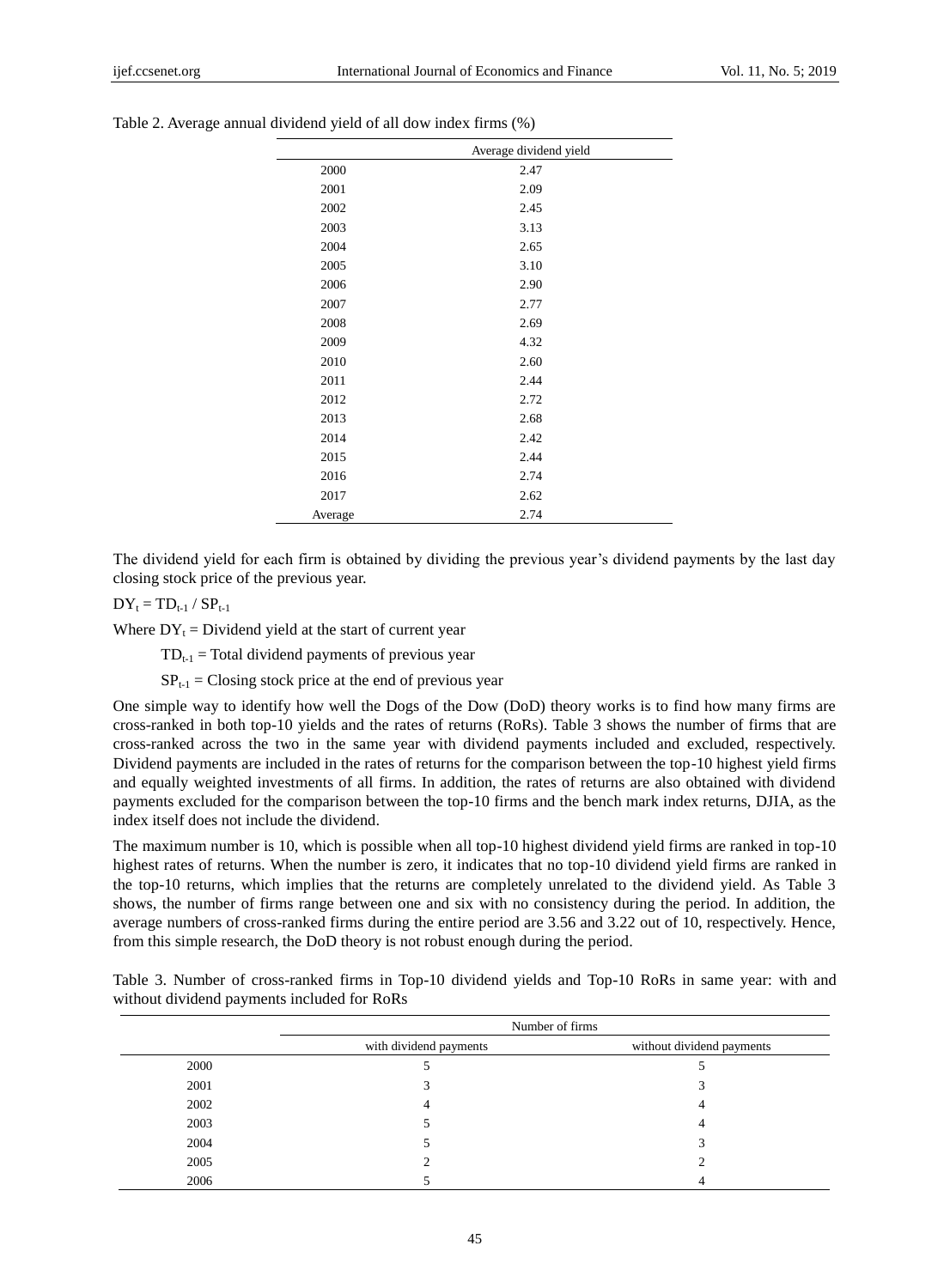| 2007    | 3              | 2             |
|---------|----------------|---------------|
| 2008    | 3              | 3             |
| 2009    | $\overline{c}$ | C.            |
| 2010    | 6              | 6             |
| 2011    | 6              | 6             |
| 2012    | 3              | $\mathcal{L}$ |
| 2013    |                |               |
| 2014    | $\overline{c}$ | 2             |
| 2015    | 3              | 3             |
| 2016    | 5              | 5             |
| 2017    |                |               |
| Average | 3.56           | 3.22          |

Table 4 shows the annual RoRs of all firms (equally weighted investment), top-10 and top five firms, along with percent of change in the DJIA index. The annual RoRs for both top-10 and top-five firms include the dividend payments, which are also properly adjusted for any stock splits during the period. The RoRs range between -31.07% (2008) and 36.79% (2003) for all firms, -38.65% (2008) and 45.76% (2003) for the top-10 firms, and -45.09% (2008) and 40.67% (2003) for the top-five firms, whereas the percent of change in the DJIA range between -33.84% (2008) and 26.50% (2013). The losses are the greatest for all four in 2008, which is the first year of the Great Recession.

|      | All Dow firms (equally | % change in Dow index | Top-10 dividend-yield | Top-five dividend-yield |
|------|------------------------|-----------------------|-----------------------|-------------------------|
|      | weighted investments)  | (price weighted)      | firms                 | firms                   |
| 2000 | 0.30                   | $-6.18$               | 13.14                 | 26.63                   |
| 2001 | $-4.78$                | $-7.09$               | $-2.79$               | 3.90                    |
| 2002 | $-17.08$               | $-16.76$              | $-12.43$              | $-9.76$                 |
| 2003 | 36.79                  | 25.32                 | 45.76                 | 40.67                   |
| 2004 | 8.86                   | 3.16                  | 11.45                 | 18.19                   |
| 2005 | 4.17                   | $-0.61$               | 5.61                  | 5.12                    |
| 2006 | 19.37                  | 16.29                 | 24.25                 | 36.10                   |
| 2007 | 11.06                  | 6.43                  | 8.49                  | 14.09                   |
| 2008 | $-31.07$               | $-33.84$              | $-38.65$              | $-45.09$                |
| 2009 | 29.28                  | 18.82                 | 23.95                 | 28.83                   |
| 2010 | 11.07                  | 11.02                 | 15.59                 | 11.94                   |
| 2011 | 3.13                   | 5.53                  | 17.61                 | 14.67                   |
| 2012 | 14.62                  | 7.26                  | 6.51                  | 4.62                    |
| 2013 | 31.94                  | 26.50                 | 26.07                 | 25.22                   |
| 2014 | 11.20                  | 7.52                  | 10.75                 | 12.13                   |
| 2015 | 3.23                   | $-2.23$               | 3.42                  | 10.31                   |
| 2016 | 14.61                  | 13.41                 | 20.06                 | 28.25                   |
| 2017 | 25.28                  | 25.08                 | 17.90                 | 14.78                   |

Table 4. Annual Rates of Returns (RoRs) (%): With dividend payments included

It is found that the RoRs of top-10 firms are substantially higher than those of all firms and the index from 2000 through 2006. In other words, the DoD investment strategy works well and outperforms the equally weighted investments and the price-weighted DJIA index. However, since 2006 (through 2017), the RoRs of top-10 firms are higher than both equally weighted investments and the Dow index only four times. Hence, the DoD strategy does not work well, and it is hard to validate the DoD theory over the next 12 years (since 2006). Thus, during the entire period (2000-2017) the results are mixed, and the DoD strategy does not consistently outperform the equally weighted investments and the Dow index. The DoD strategy itself does not consistently produce any higher returns than the average market; the result is in line with the efficient-market hypothesis.

Looking at the top-five firms, the RoRs outperform those of all firms and the index 13 times during the 18 year-period. Thus, the DoD strategy works better for top-five firms than top-10 firms. Nonetheless, the DoD strategy for top-five firms does not robustly outperform the equally weighted investments and the Dow index during the period.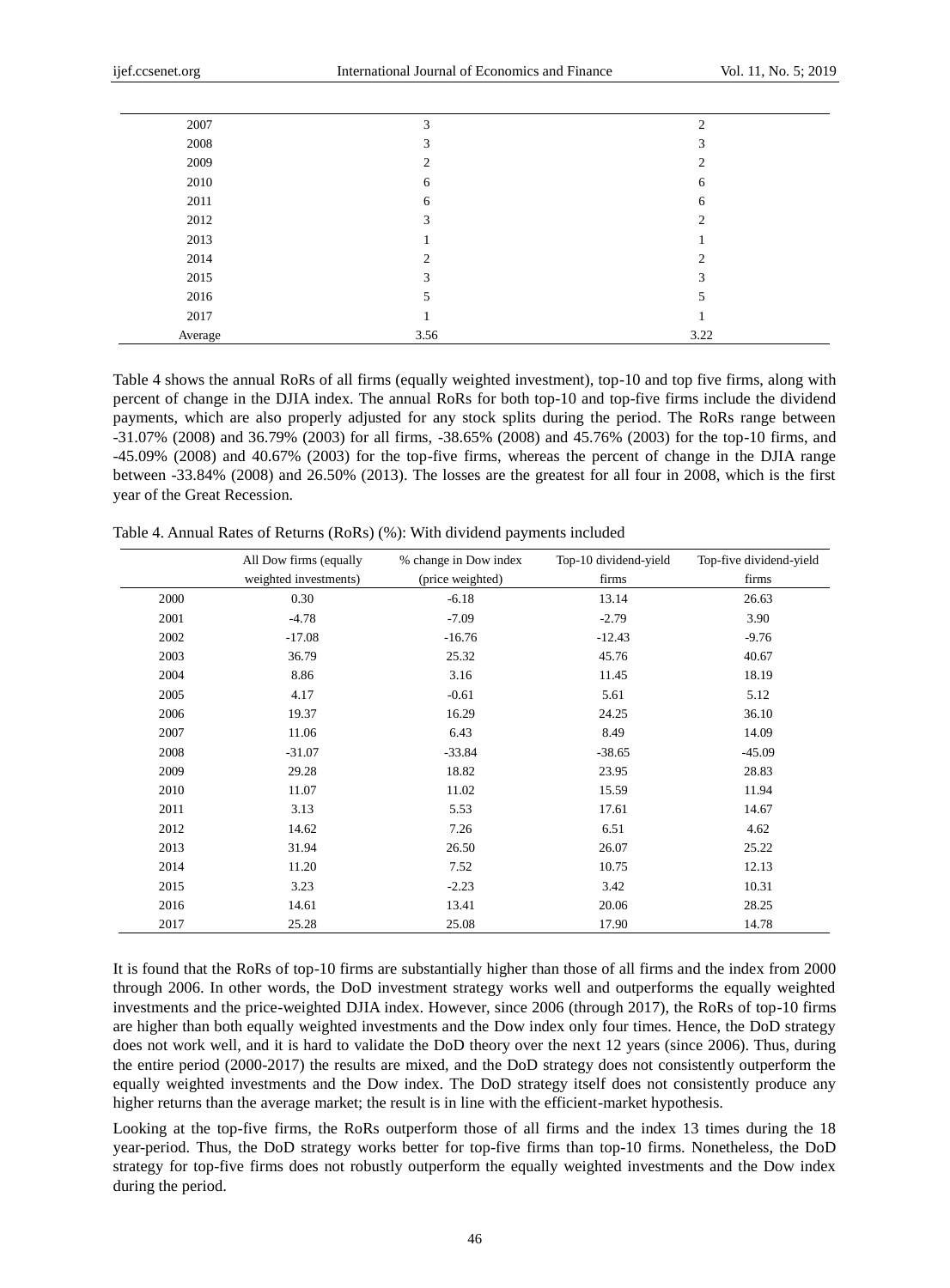Table 5 shows both arithmetic and geometric average RoRs during the period. The arithmetic (simple annual average) and geometric (true annual) averages of top-10 firms are 10.93% and 9.37%, respectively, and these are slightly higher than those of equally weighted investments of all firms (9.55% and 8.22%). However, as the DoD strategy requires that we rebalance our portfolio at the end (or start) of each year, we need to consider the transaction costs and the corresponding taxes on profits. Hence, if we adjust the RoRs after including all of the trading costs and taxes, there is no meaningful difference between the RoRs of the top-10 firms and equally weighted investments. In other words, the DoD strategy does not outperform the equally weighted investments during the period due to the existence of the transaction costs and taxes, which can be called a 'rebalancing fee.' Even though the costs and taxes are not measurable exactly, we can assume they are around 20 to 25% (out of total profits) each year.

|                             | Arithmetic average | Geometric average |
|-----------------------------|--------------------|-------------------|
| Equally weighted investment | 9.55               | 8.22              |
| Dow index                   | 5.53               | 4.34              |
| Top-10 firms                | 10.93              | 9.37              |
| Top-five firms              | 13.37              | 11.40             |

Table 5. Average annual growth rate for 2000-2017 (%): With dividend payments included

The RoRs of top-five firms are 13.37% and 11.40%, respectively, which are also higher than those of equally weighted investments. However, if we include costs and taxes, it is hard to say that the DoD strategy works well for even the top-five firms in the long term. The DoD strategy does not robustly outperform the equally weighted investments in the long term when the rebalancing fee is considered.

Comparing to the percentage change of Dow index, the RoRs of the top-10 and -five firms are more than twice as high as the index change. However, such higher returns mainly stem from the dividend payments. The Dow index change does not include the dividend payments, unlike the top-10 and -five firms. Hence, for better comparisons, the RoRs are re-estimated with the dividend payments excluded for both top-10 and -five firms, respectively. Table 6 shows the annual RoRs of all firms, top-10 and top-five firms, along with the index change with all the dividend payments excluded. Due to the exclusion of dividend payments, the RoRs in Table 6 are all lower than those in Table 4.

|      | All Dow firms (equally | % change in Dow index | Top-10 dividend-yield | Top-five dividend-yield |
|------|------------------------|-----------------------|-----------------------|-------------------------|
|      | weighted investments)  | (price weighted)      | firms                 | firms                   |
| 2000 | $-2.40$                | $-6.18$               | 7.35                  | 16.98                   |
| 2001 | $-7.04$                | $-7.09$               | $-7.25$               | $-2.85$                 |
| 2002 | $-19.67$               | $-16.76$              | $-17.36$              | $-17.13$                |
| 2003 | 33.34                  | 25.32                 | 39.40                 | 31.15                   |
| 2004 | 5.62                   | 3.16                  | 6.15                  | 10.38                   |
| 2005 | 1.18                   | $-0.61$               | 0.27                  | $-2.30$                 |
| 2006 | 16.16                  | 16.29                 | 18.60                 | 28.20                   |
| 2007 | 8.06                   | 6.43                  | 3.54                  | 7.50                    |
| 2008 | $-33.80$               | $-33.84$              | $-42.67$              | $-49.79$                |
| 2009 | 26.18                  | 18.82                 | 20.34                 | 25.87                   |
| 2010 | 8.40                   | 11.02                 | 11.54                 | 7.24                    |
| 2011 | 0.30                   | 5.53                  | 13.55                 | 9.86                    |
| 2012 | 11.55                  | 7.26                  | 2.24                  | $-0.17$                 |
| 2013 | 28.93                  | 26.50                 | 21.96                 | 20.67                   |
| 2014 | 8.51                   | 7.52                  | 7.07                  | 8.12                    |
| 2015 | 0.56                   | $-2.23$               | $-0.18$               | 6.40                    |
| 2016 | 11.67                  | 13.41                 | 16.11                 | 23.84                   |
| 2017 | 22.49                  | 25.08                 | 14.32                 | 10.89                   |

Table 6. Annual Rates of Returns (RoR) (%): With dividend payments excluded

As Table 7 shows, the arithmetic and geometric averages for top-10 firms are 6.39% and 4.78%, respectively. And these are lower than those of all firms (6.67% and 5.32%). In addition, the RoRs of top-10 firms are now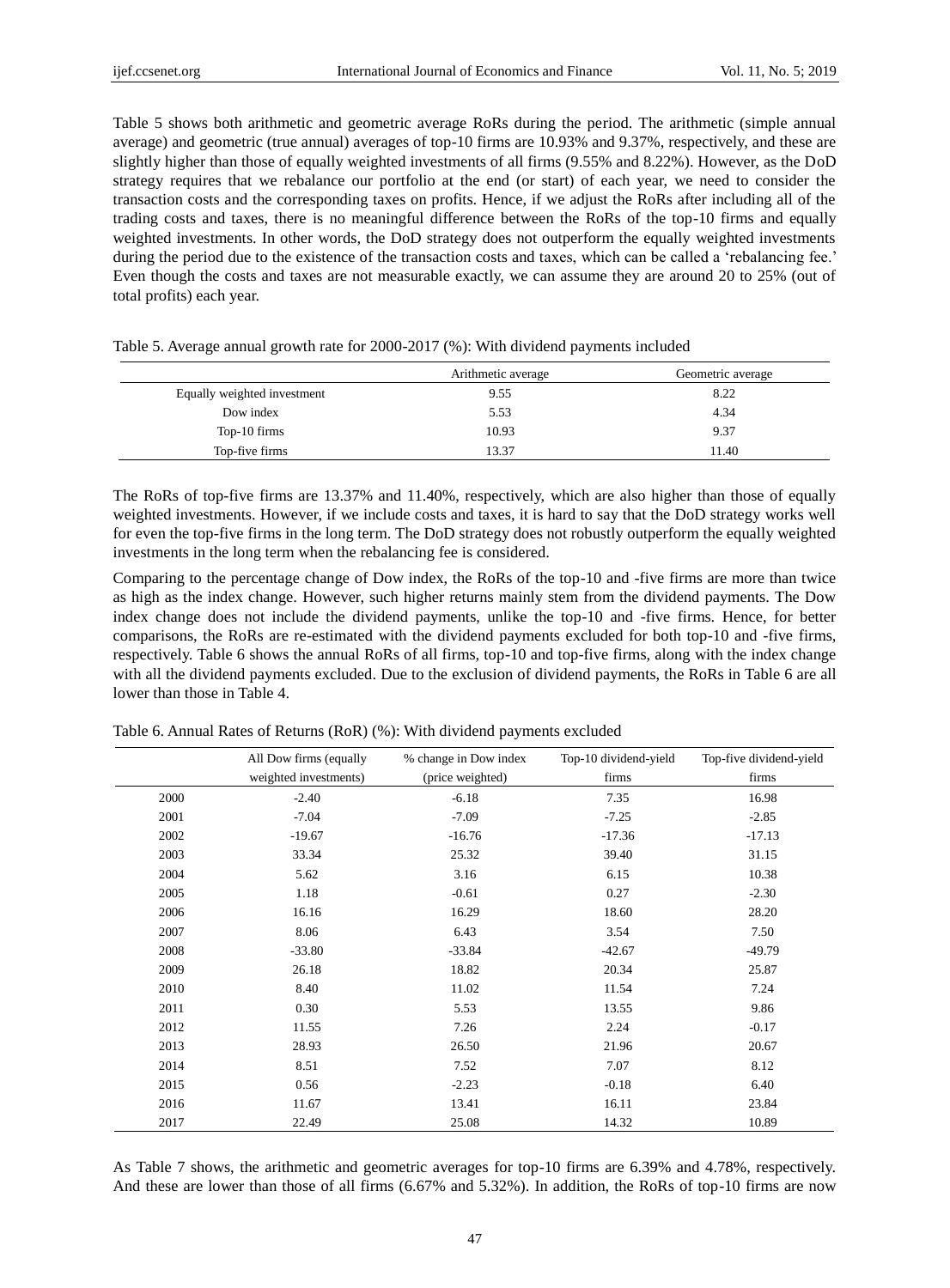slightly higher than the Dow index (5.53 and 4.34%). If we include the trading costs and taxes, there is no meaningful difference between the RoRs of top-10 firms and the percent of change in the index. Hence, the DoD strategy for the top-10 firms does not outperform the index (average market) during the period. In addition, using the geometric average, the average return for top-five firms is only around 1% higher than the index. Hence, the DoD strategy for even the top-five firms does not outperform the average market during the period if costs and taxes are included. Once again, the results only support the efficient-market hypothesis and the findings by Hirschey (2000).

Table 7. Average annual growth rate for 2000-2017 (%): With dividend payments excluded

|                             | Arithmetic average | Geometric average |
|-----------------------------|--------------------|-------------------|
| Equally weighted investment | 6.67               | 5.32              |
| Dow index                   | 5.53               | 4.34              |
| Top-10 firms                | 6.39               | 4.78              |
| Top-five firms              | 7.49               | 5.45              |

The holding period returns and standard deviations are shown in Table 8a and 8b for dividend payments included and excluded. With dividend payments included, the returns are more than twice as high as those of dividend payments excluded. However, the standard deviations are slightly higher for dividend payments included. Hence, this shows the importance of the dividend payments in long-term investments when there are both rising and declining markets. There is a substantial difference between the two RoRs, whereas the fluctuations are slightly higher. Most of the Dow-component firms are used to pay the dividends on a regular basis (four times a year) with steady growth rates.

|  |  | Table 8a. Holding period return and standard deviation with dividend payments included (%) |  |  |
|--|--|--------------------------------------------------------------------------------------------|--|--|
|  |  |                                                                                            |  |  |

|                             | Holding period return | Standard deviation |
|-----------------------------|-----------------------|--------------------|
| Equally weighted investment | 314.34                | 16.80              |
| Dow index                   | 115                   | 15.44              |
| Top-10 firms                | 401.27                | 17.65              |
| Top-five firms              | 597.81                | 19.20              |

Table 8b. Holding period return and standard deviation with dividend payments excluded (%)

|                             | Holding period return | Standard deviation |
|-----------------------------|-----------------------|--------------------|
| Equally weighted investment | 154.16                | 16.62              |
| Dow index                   | 115                   | 15.44              |
| Top-10 firms                | 131.74                | 17.45              |
| Top-five firms              | 160.05                | 18.84              |

## **3. Conclusions**

Even though the Dogs of the Dow (DoD) theory is a logical strategy in long-term investments, this paper shows that it does not work well in the U.S. market. Using the data of DJIA companies since 2000, this paper shows that the RoRs of top-10 highest dividend-yield firms are not meaningfully higher than those of equally weighted investments for both dividend payments included and excluded. After adjusting for trading costs and taxes, there is no substantial difference between the RoRs of the top-10 firms and equally weighted investments of all firms. In addition, when we excluded the dividend payment from the RoRs, the returns of top-10 firms are not statistically higher than the Dow index after controlling for transaction costs and taxes.

Narrowing the research to the top-five highest dividend-yield firms, the results are no different from those of top-10 firms. The RoRs of top-five firms (with dividend payments included) are higher than those of equally weighted investments of all firms (by 3.18%). However, if we include all the costs and taxes, it is hard to confirm that the returns of top-five firms outperform the equally weighted investments overall. In addition, when we exclude the dividend payments, the RoRs of top-five firms are not statistically higher than the Dow index after controlling for costs and taxes.

Hence, with dividend payments included, the returns of top-10 and top-five firms do not outperform those of equally weighted investments of all Dow firms after adjusting for costs and taxes. In addition, with dividend